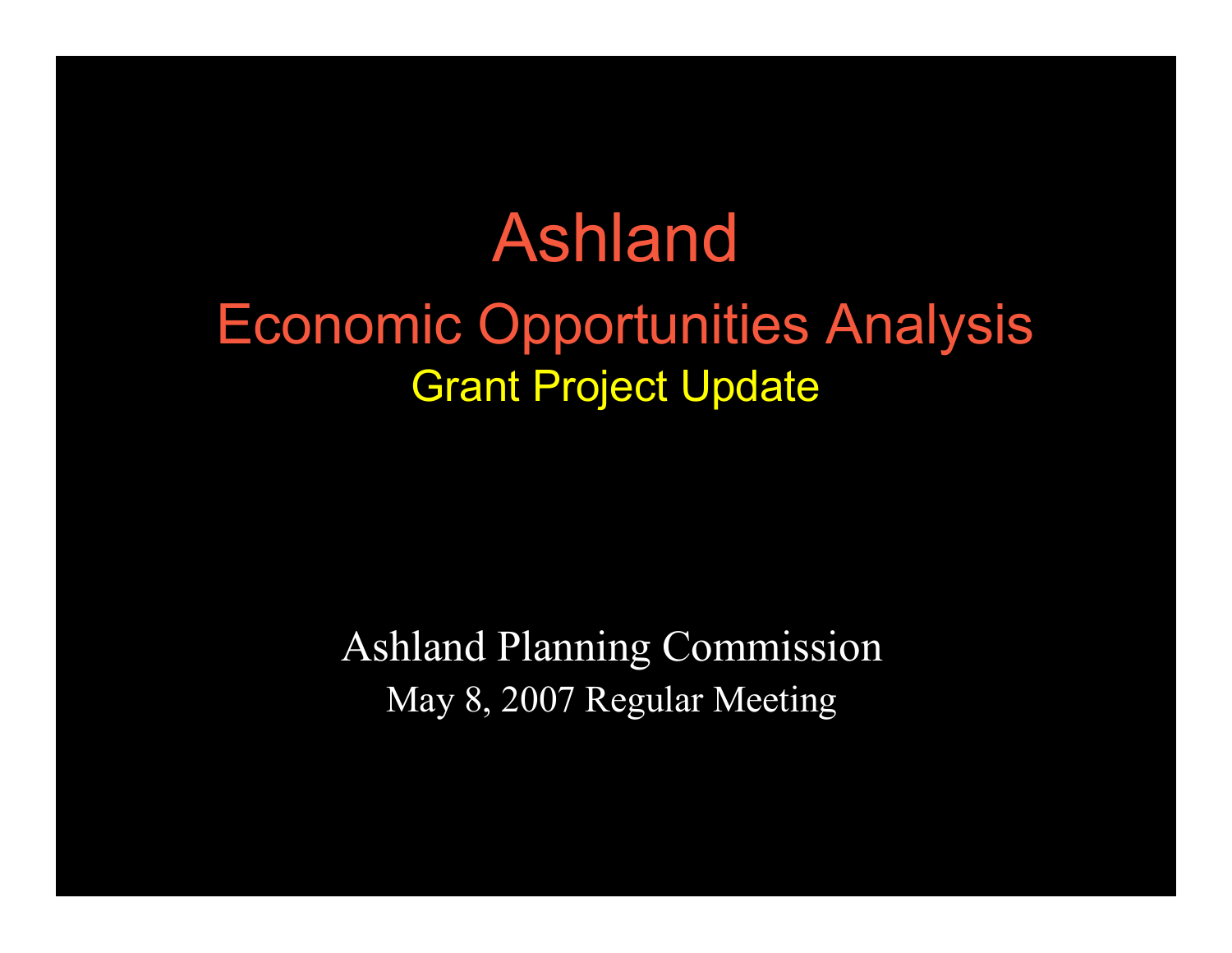## What is this project about?

- П Big picture:
	- $\bullet$  Identify factors that affect Ashland's economy
	- $\bullet$  Forecast employment & corresponding land needs over the next 20 years
	- $\bullet$ Identify prospective industries & site needs
- Create a foundation for an economic development plan – goals  $\&$  strategies
- П Identify simple changes to existing Plan policies and ordinances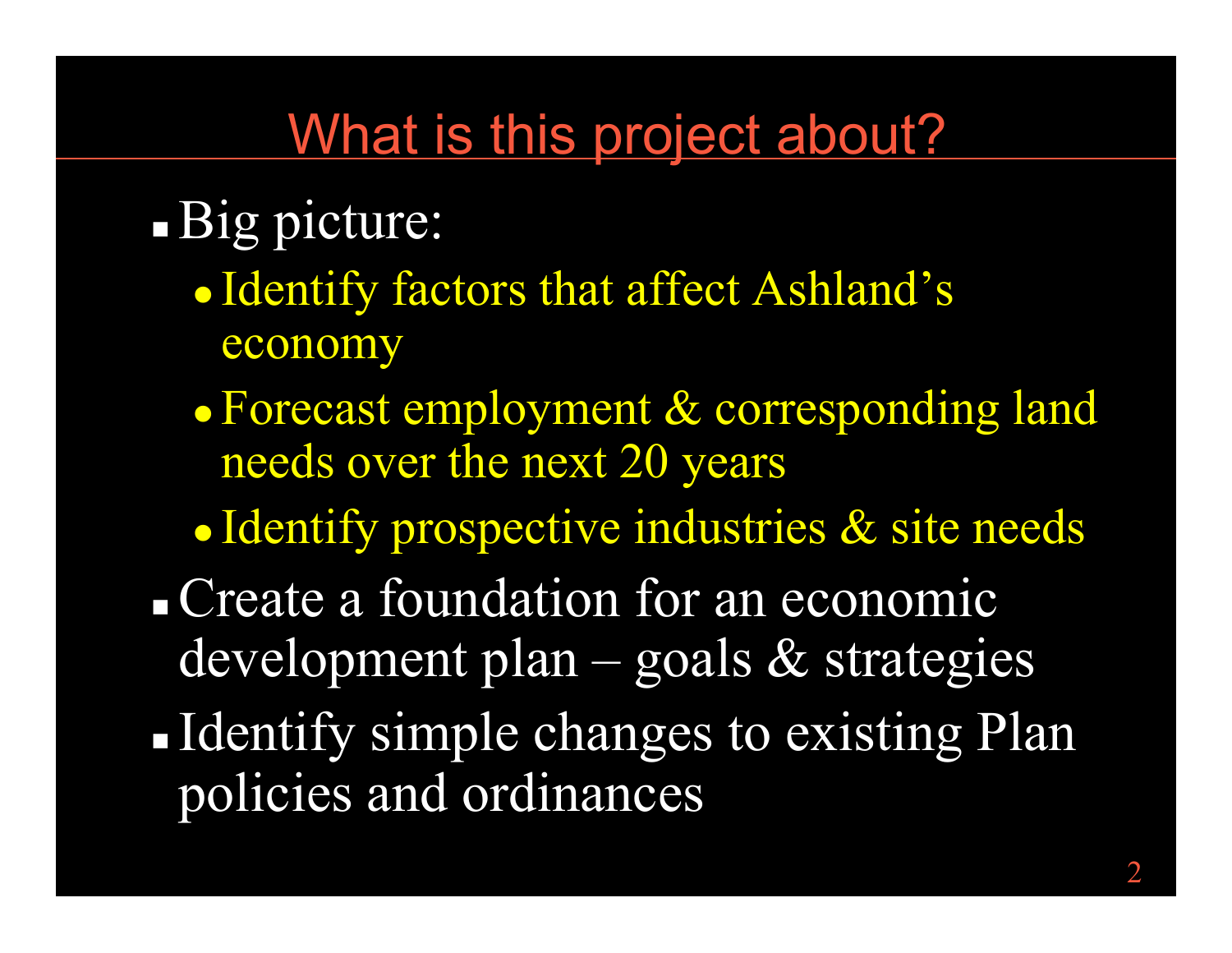## Required Grant Products - 1st item

L. Economic Opportunities Analysis (EOA)

- $\bullet$  Technical report – Trends, employment forecasts, land needs, etc.
- $\bullet$  Helps to identify economic development objectives – Where are we? Where are we going?
- $\bullet$ • Draft EOA - Complete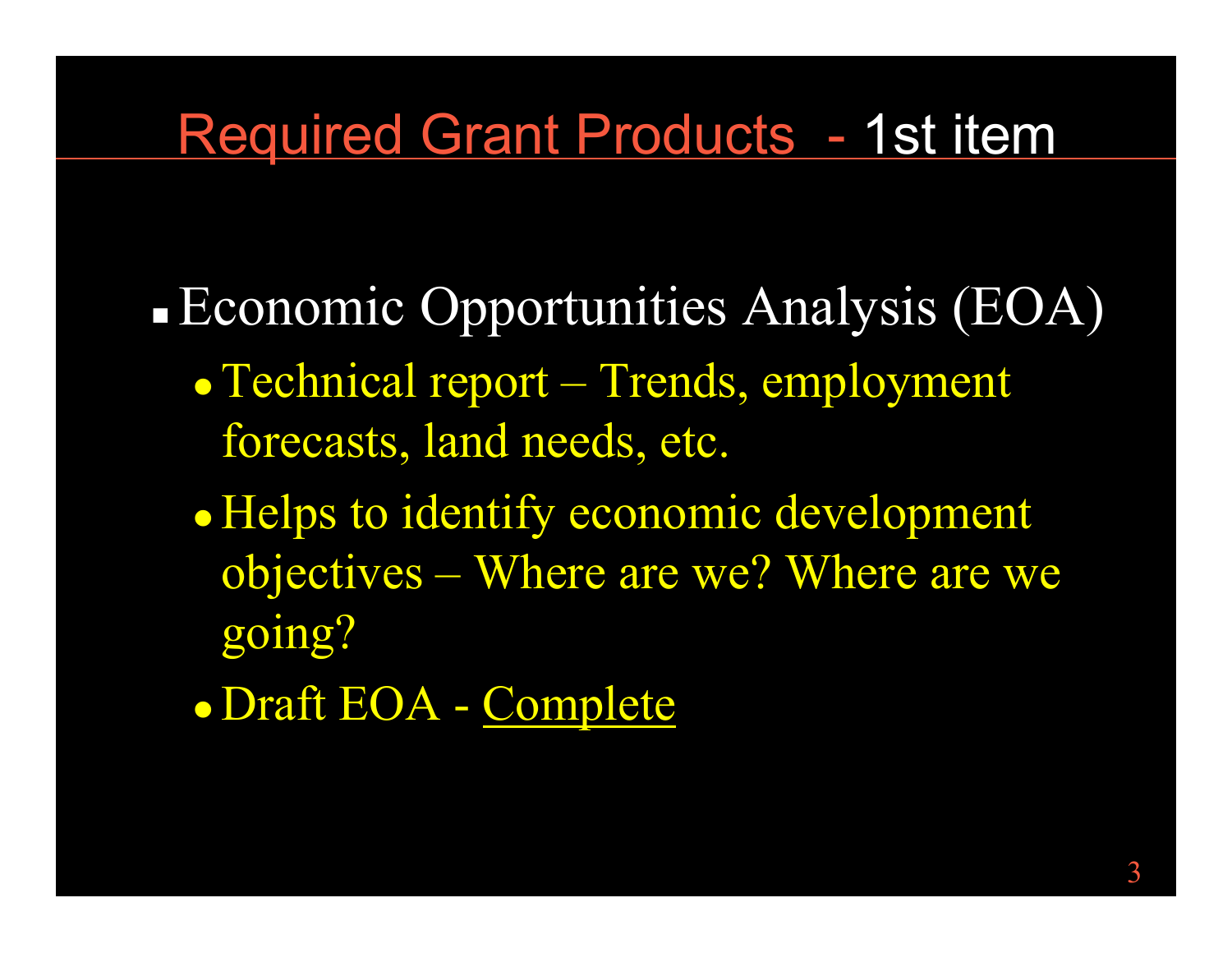- L. Implementation Plan - Goals and Potential Actions
	- $\bullet$  Where do we want to go? How to we get there?
	- $\bullet$ Web Survey – not scientific
	- $\bullet$ March 22n<sup>d</sup> Public Workshop
	- **Draft status**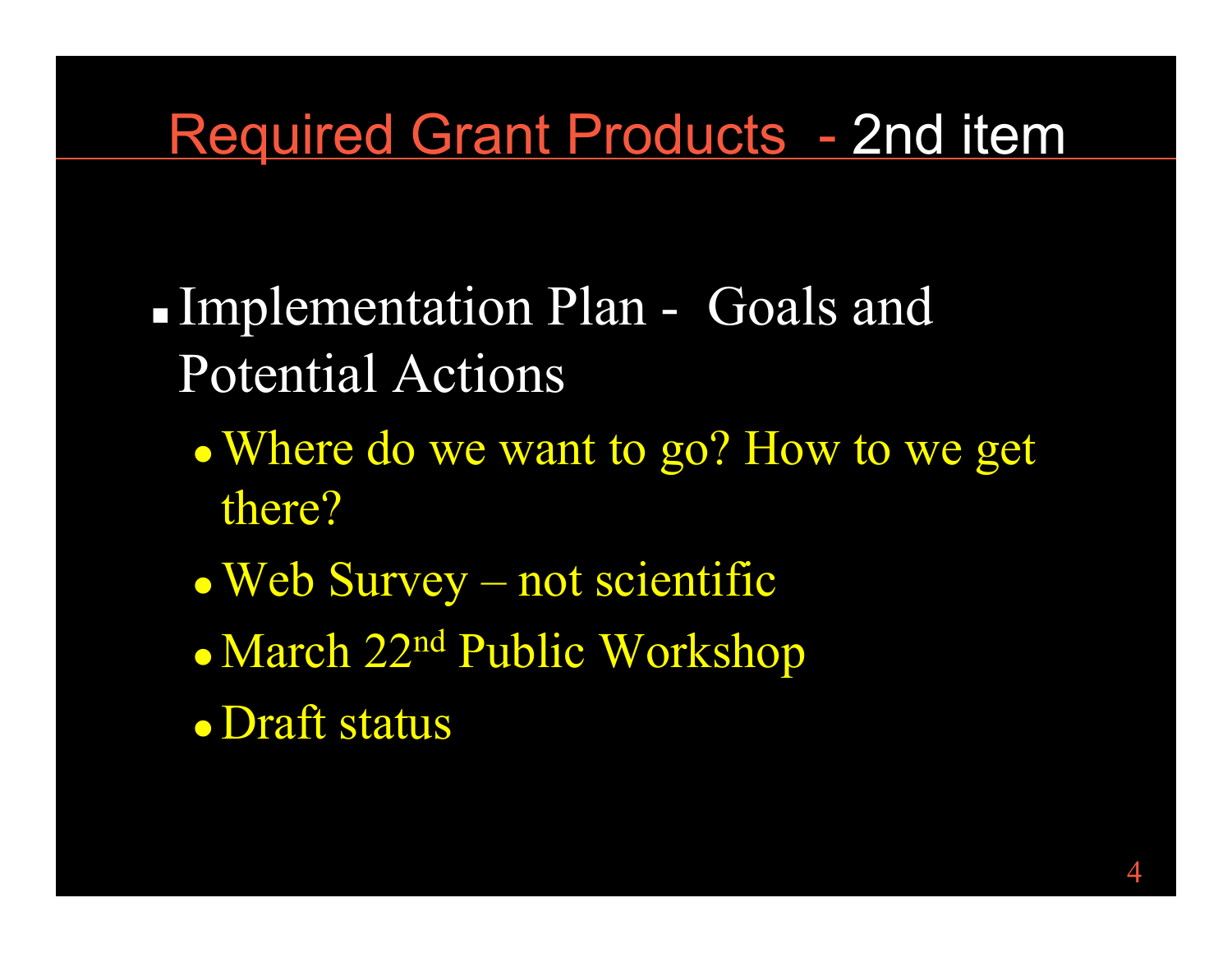# Online Survey Findings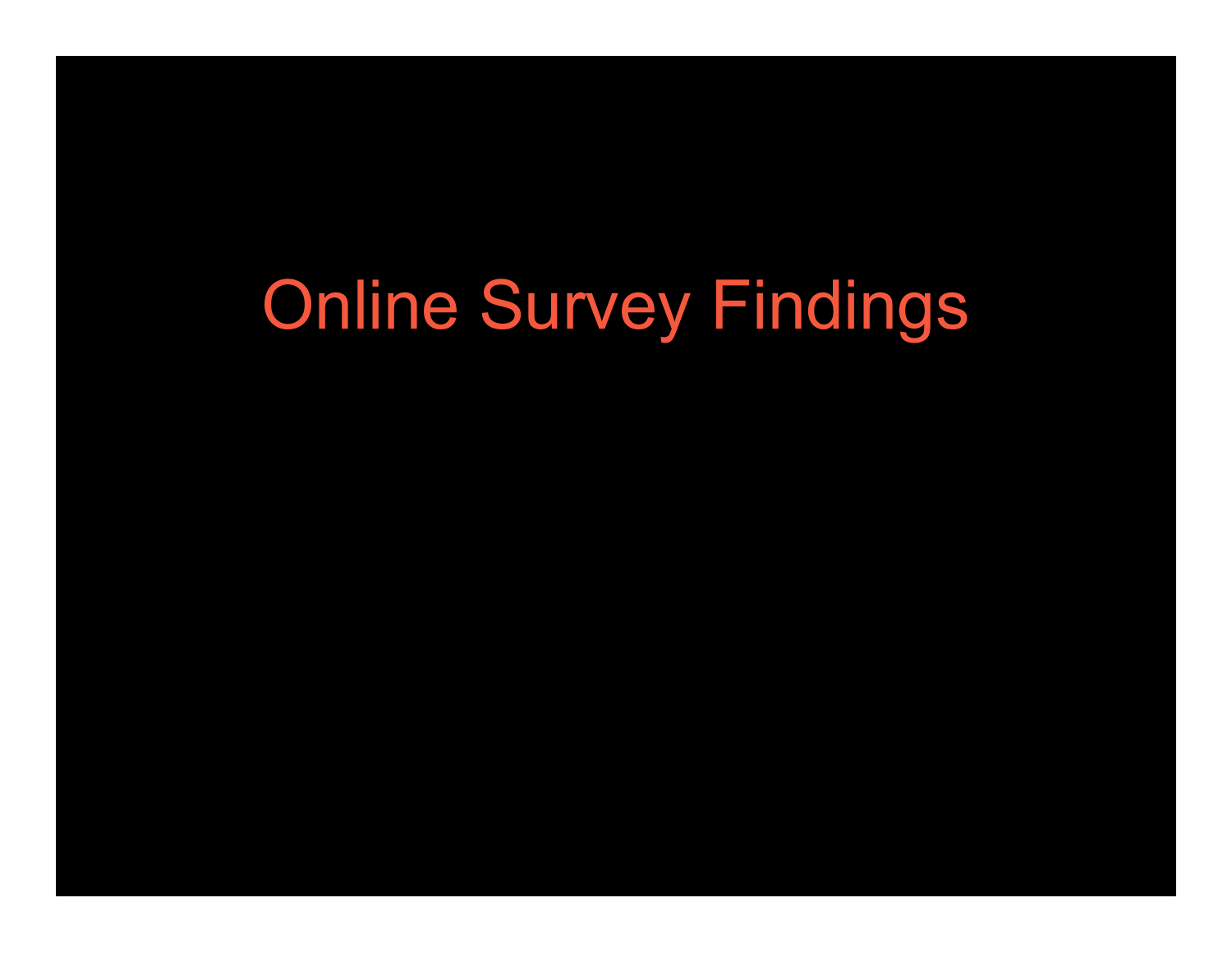## Concerns and issues

- Lack of living wage jobs
- Perception of being anti-business and anti-growth
- Performance of city council, city government, city planning
- Affordable housing: "how can workers afford to live here?"
- Maintaining or improving appearance of town
- Environmental concerns
- Lack of parking and traffic congestion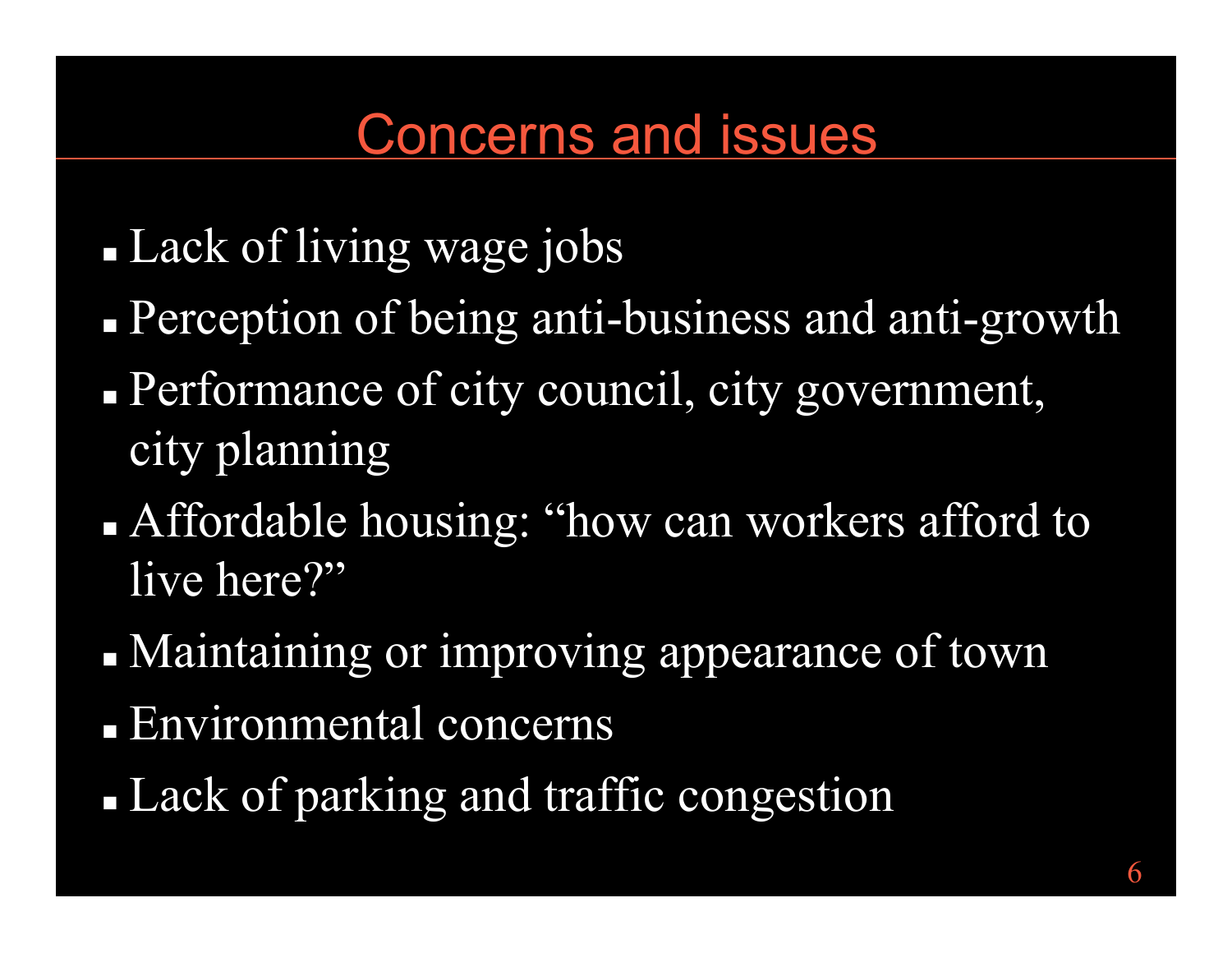## Ashland: employers' perspectives

- $\mathbb{R}^2$ • Attractive to employers:
	- Location
	- $\bullet$ • Quality of life
	- Educated workforce
	- Cultural amenities
	- $\bullet$  Good schools
	- Ashland Fiber Network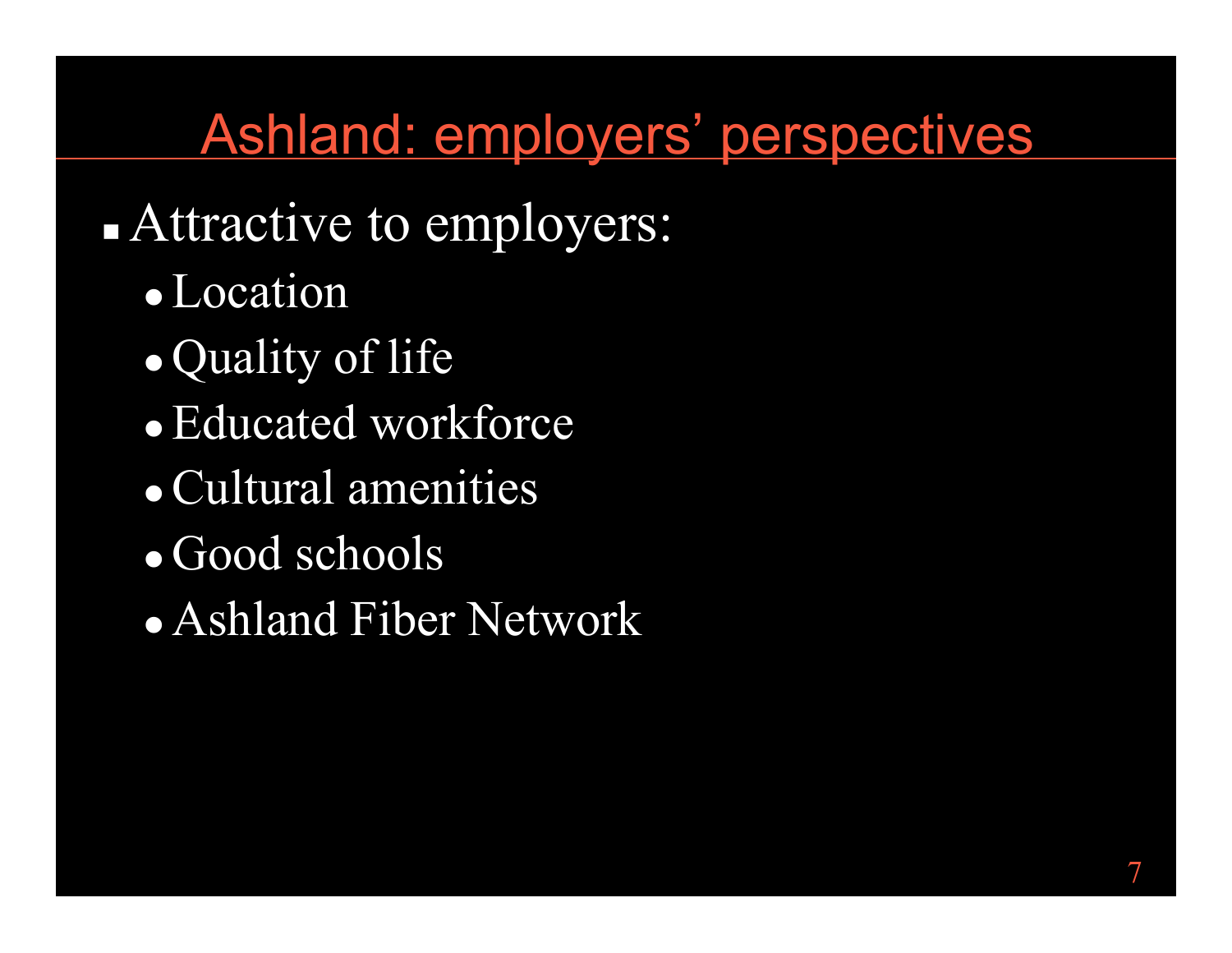Ashland: employers' perspectives

- $\mathbb{R}^2$  Needs improvement:
	- $\bullet$ Affordable workforce housing
	- $\bullet$ Reducing red tape
	- $\bullet$ • Increasing land supply
	- Tax incentives
	- $\bullet$ • Better public transportation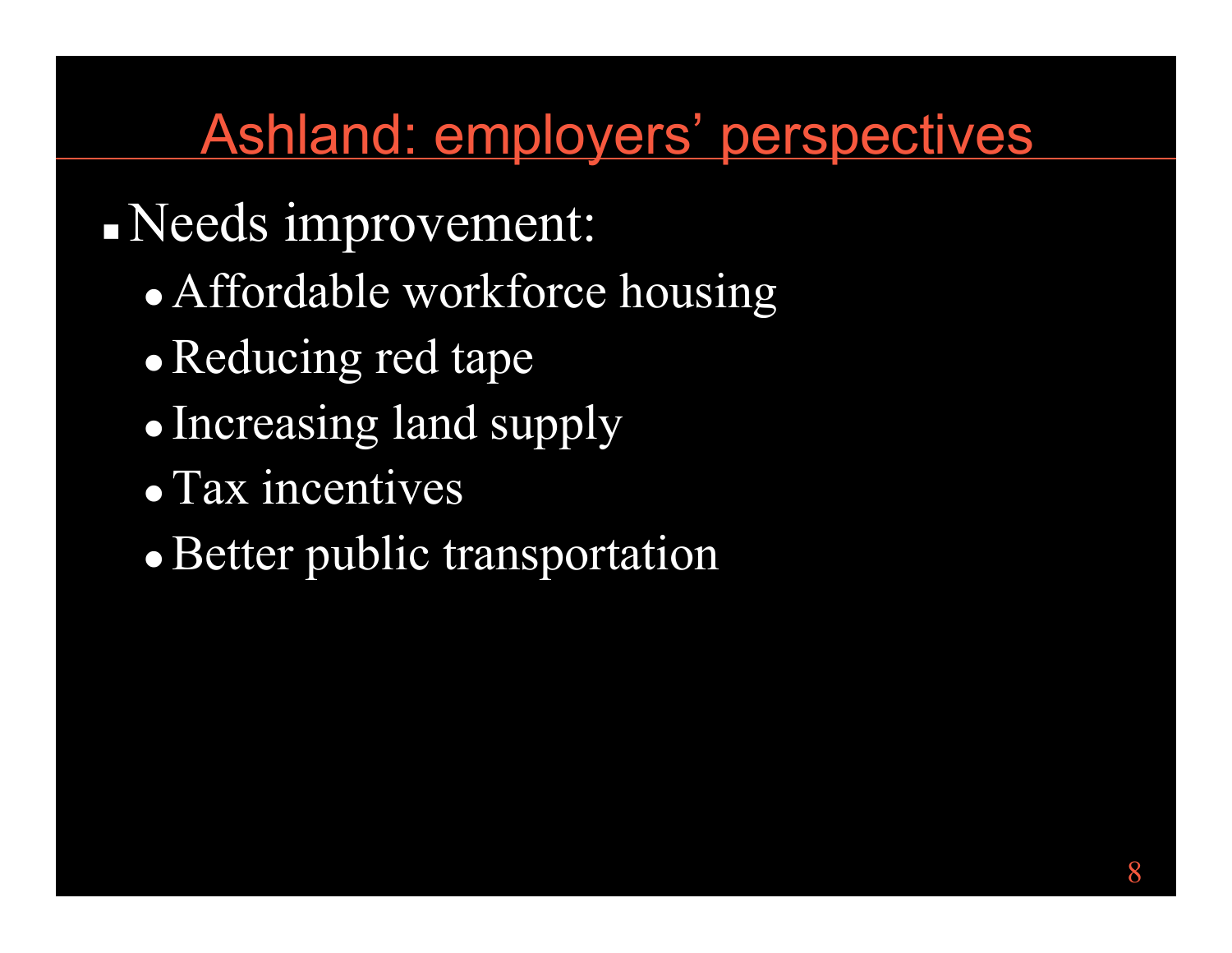## Approach to economic development

 $\mathbb{R}^2$ City should take an active role

- $\bullet$  Majority of respondents believe the City should target specific businesses (64%)
- $\bullet$  Smaller group believe the City should accommodate or manage growth (23%)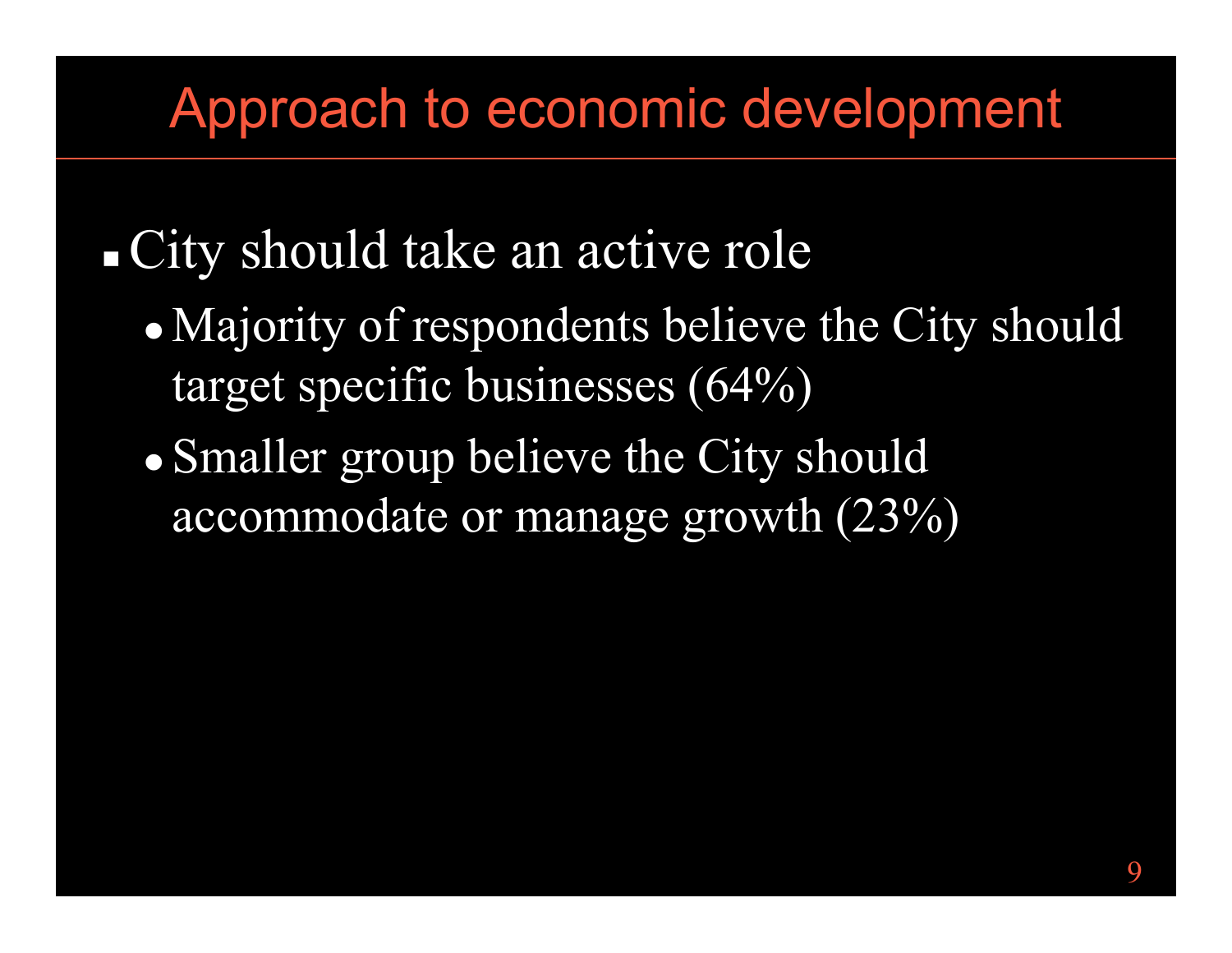## Business recruitment

- Business recruitment should be a shared responsibility
	- $\bullet$ • City
	- Chamber of Commerce
	- $\bullet$ • So. Or. Regional Economic Development, Inc. (SOREDI)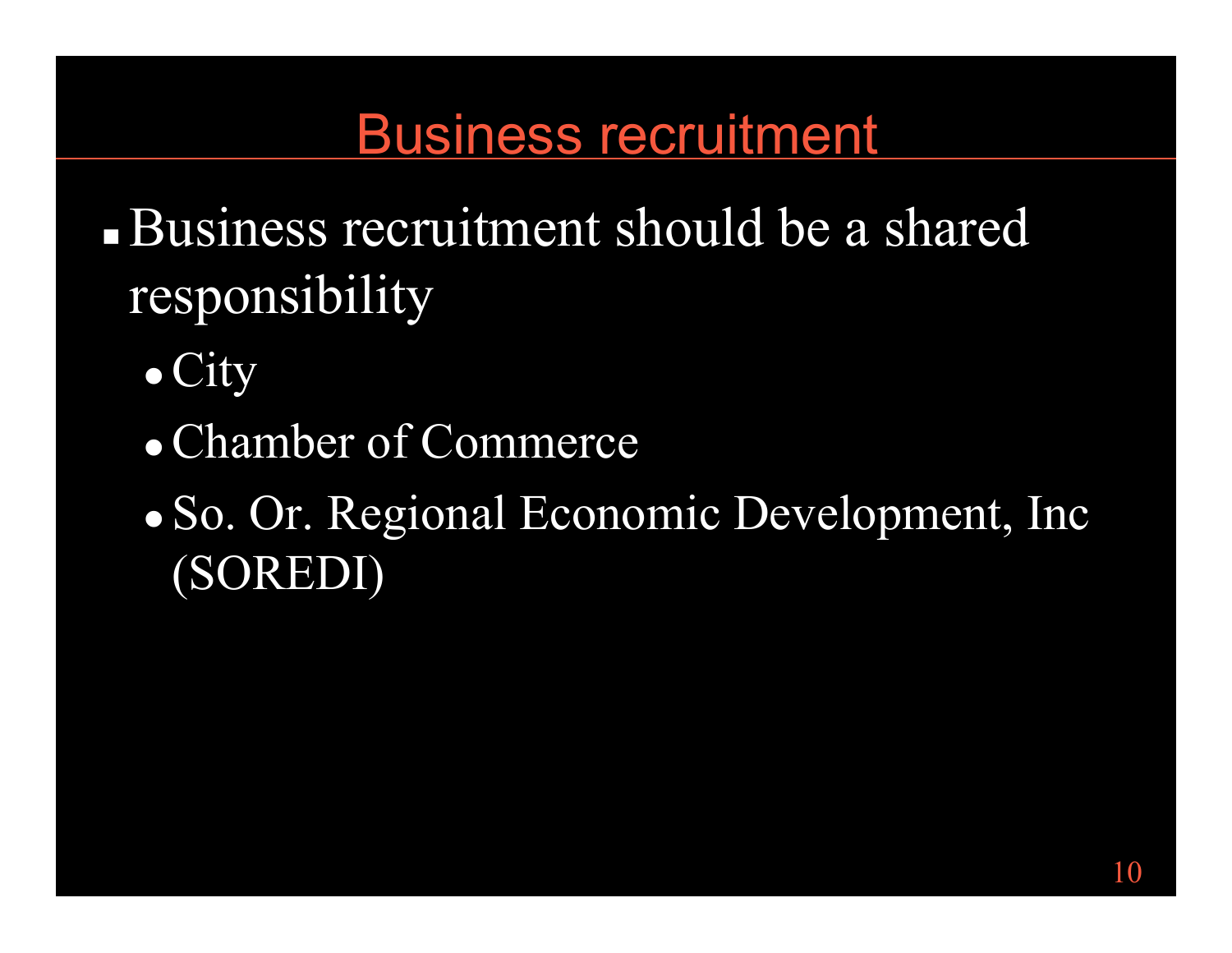## Economic development initiatives

- City takes the lead:
	- Streamlining development process (rather than reducing fees)
	- Downtown promotion
	- Financial incentives
	- Business retention
	- marketing
- Desired policies
	- Environmental protection
	- Affordable housing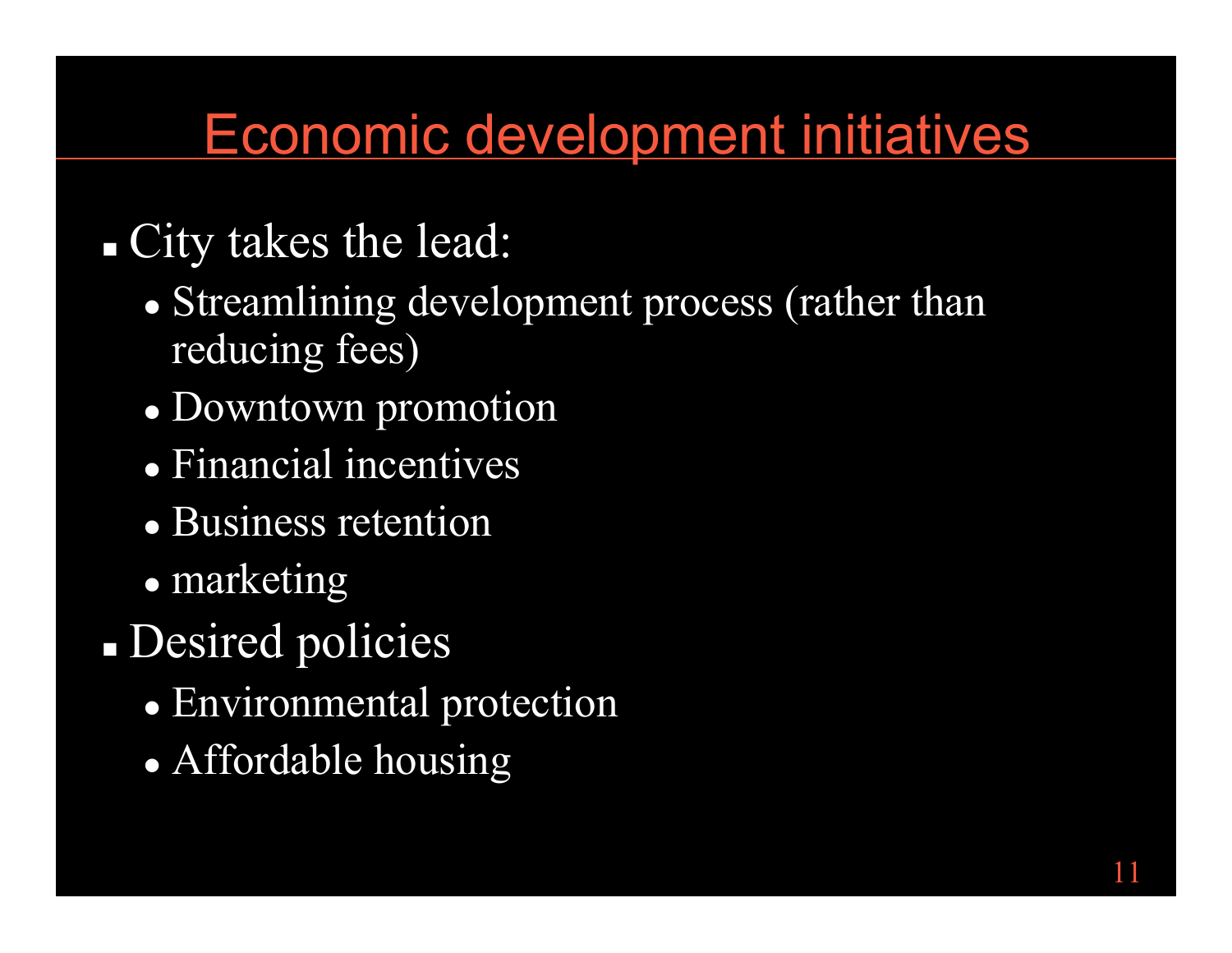# March 22nd – Public Workshop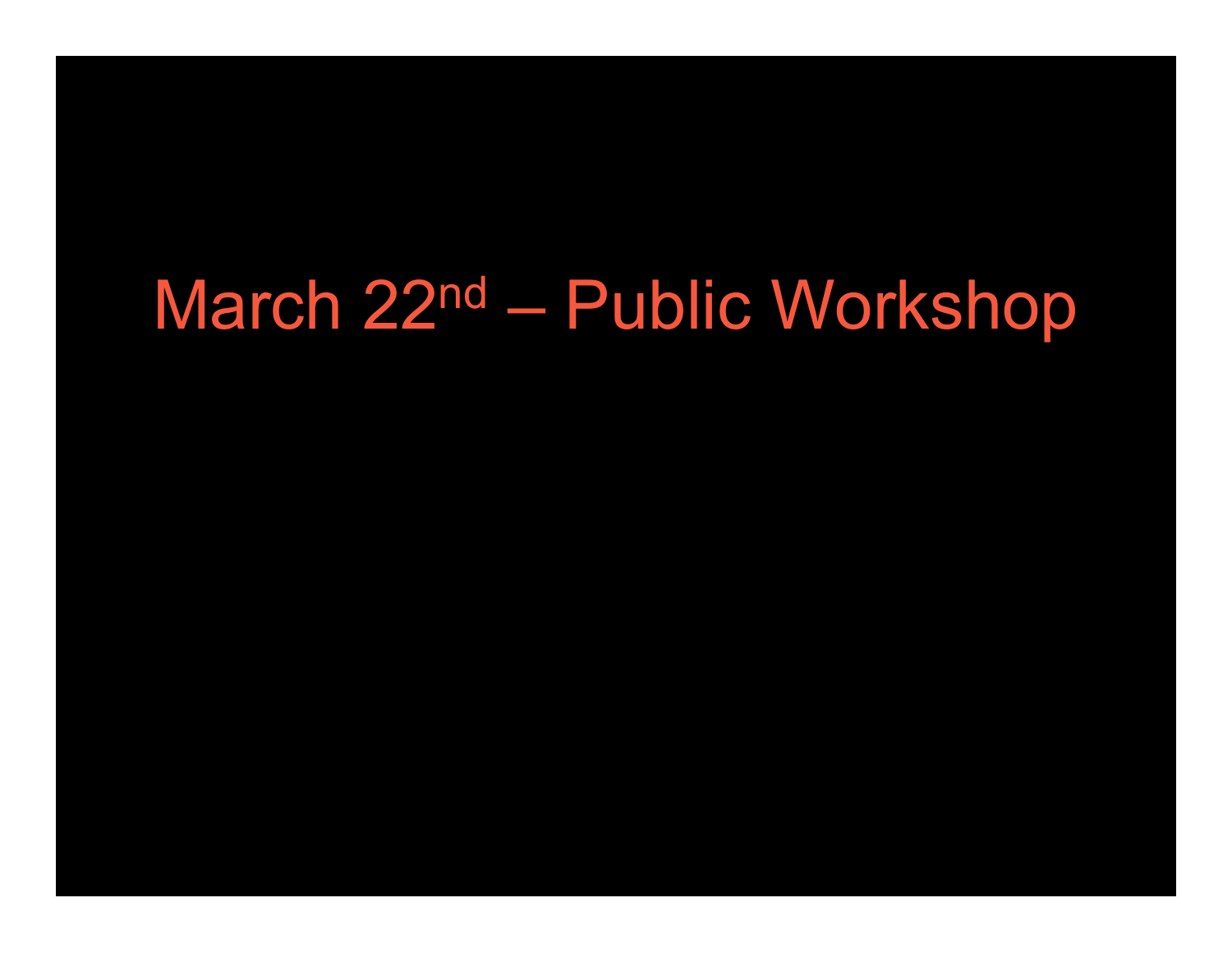### Economic Development - Goals Identification

March 22nd – Public Workshop

#### L. **Jobs and the economy** П **Quality of life** П **Planning and public process** L. **Sustainability and the environment** П **Transportation** П **Housing**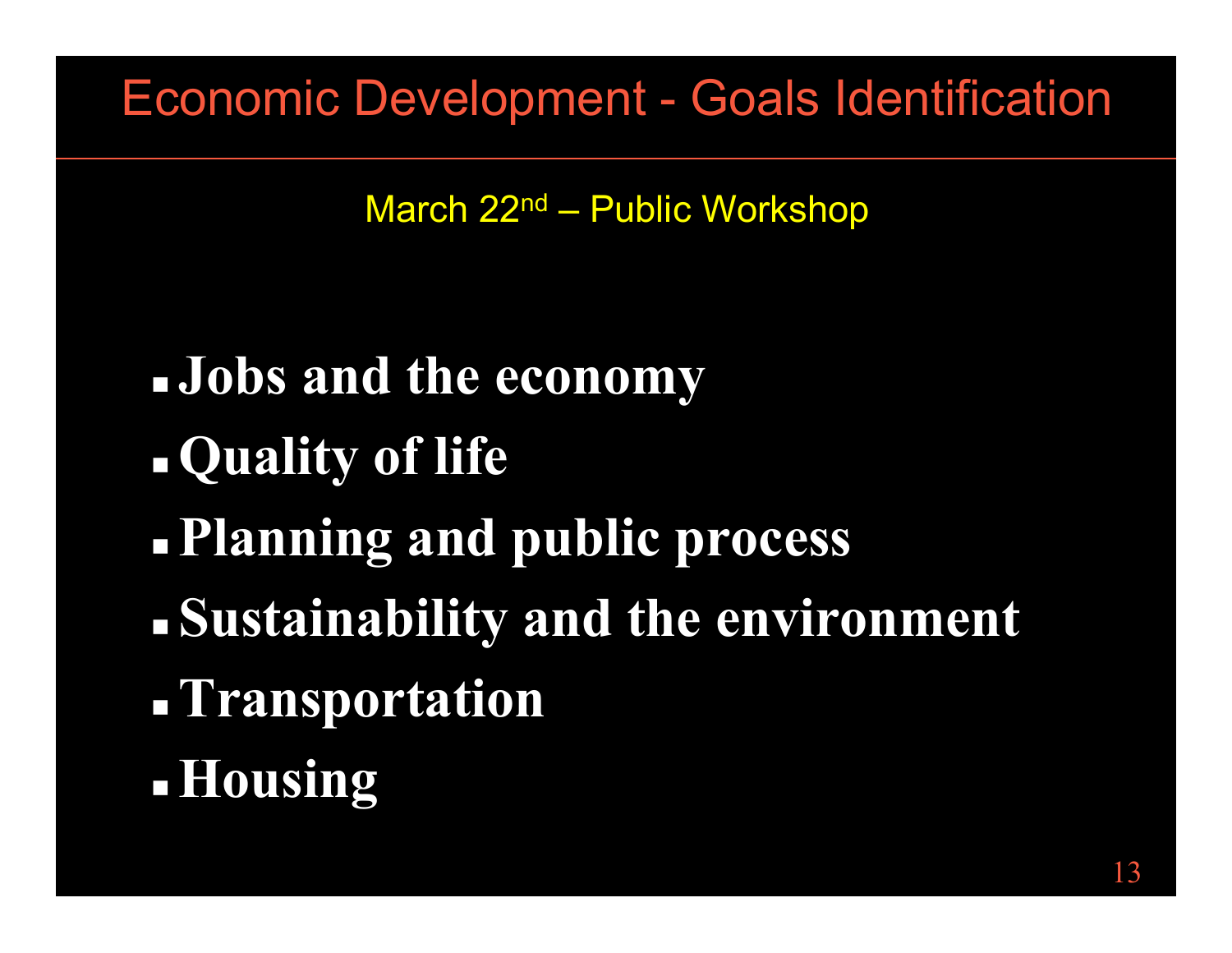#### March 22nd – Public Workshop

#### $\mathcal{L}_{\mathcal{A}}$ **Jobs and the economy**

- **Family wage job promotion**
- **Diversity - targeting health care, high tech, biotech, and agriculture industries**
- **Support services for business or entrepreneurs (e.g. "think-u-bators")**
- **Pro-business attitude - process predictability**
- **Role of SOU - workforce education/development**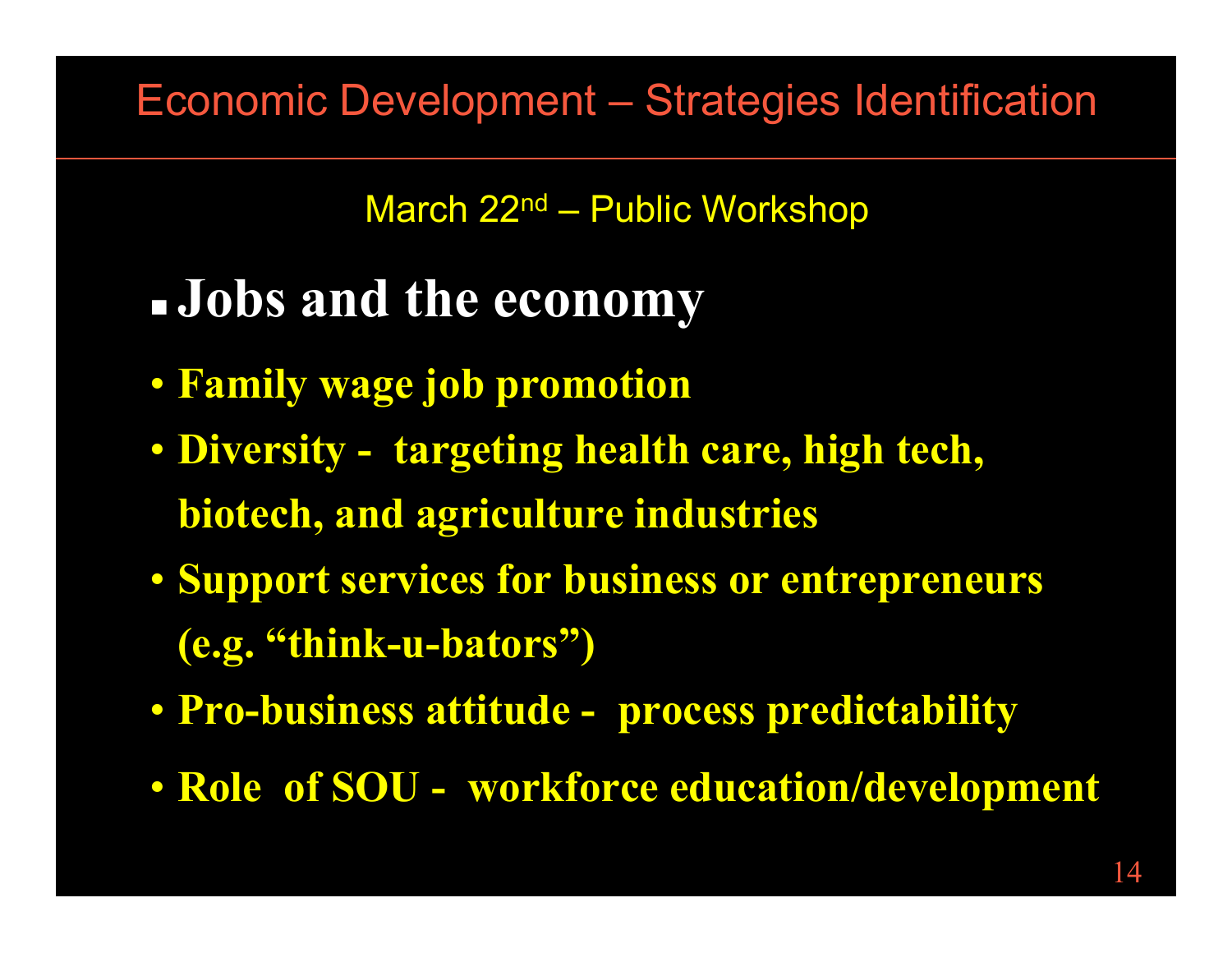#### March 22nd – Public Workshop

#### $\mathcal{L}_{\mathcal{A}}$ **Quality of life**

- **Community involvement in decision-making**
- **Maintaining the quality of schools**
- **Support for cultural amenities (OSF), library, and arts community**
- **Downtown planning – beautification & pedestrian friendly atmosphere**
- **Preserving and creating open space, balance of density and livability**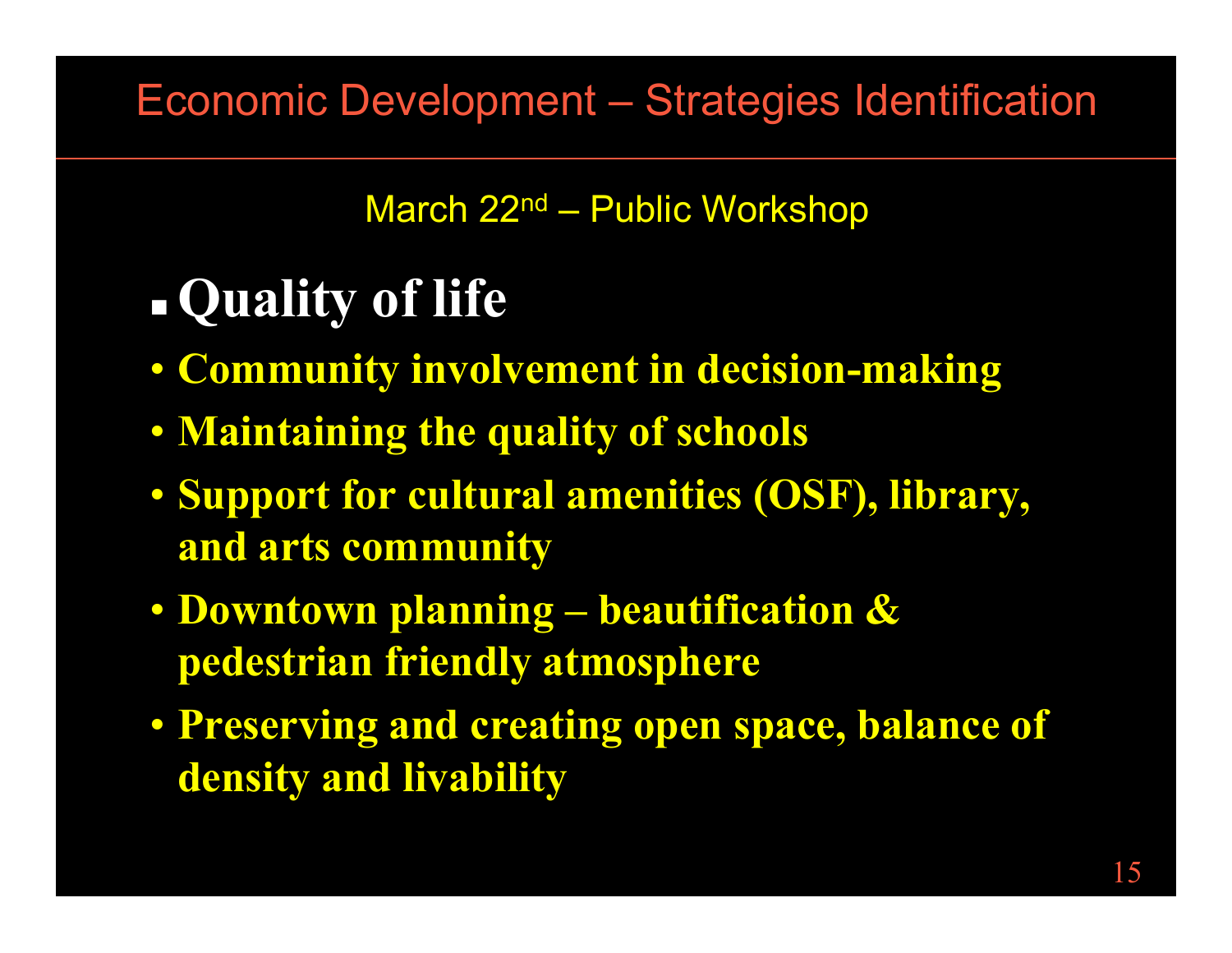#### March 22nd – Public Workshop

#### $\mathcal{L}_{\mathcal{A}}$ **Planning and public process**

- **New urbanism design principles**
- **Density and infill promotion**
- **Community-based decision-making process**
- **Land availability, master plan larger properties**
- **Economic development plan – clear vision, goals & policies**
- **Consistency and certainty in the planning process**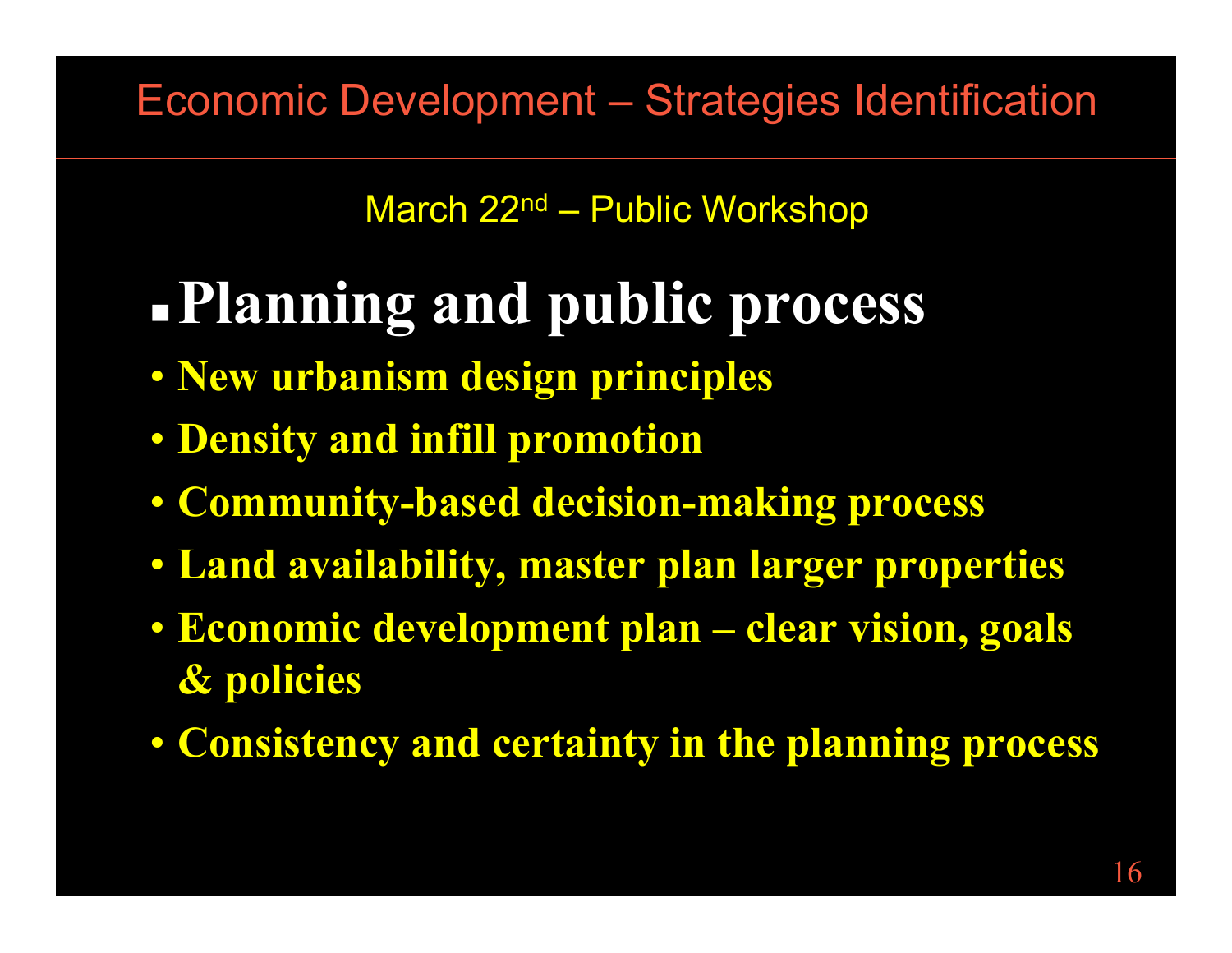#### March 22nd – Public Workshop

- **Sustainability and the environment**
- **Prohibit heavy industry - preserve environmental quality**
- **Green business clusters - incentives for green**
- **Alternative transportation - rail, transit, etc**
- **Sustainable business education - State sustainability initiatives**
- **Lower costs, barriers to green business startups (e.g. expedited review)**
- **Use of local supply lines**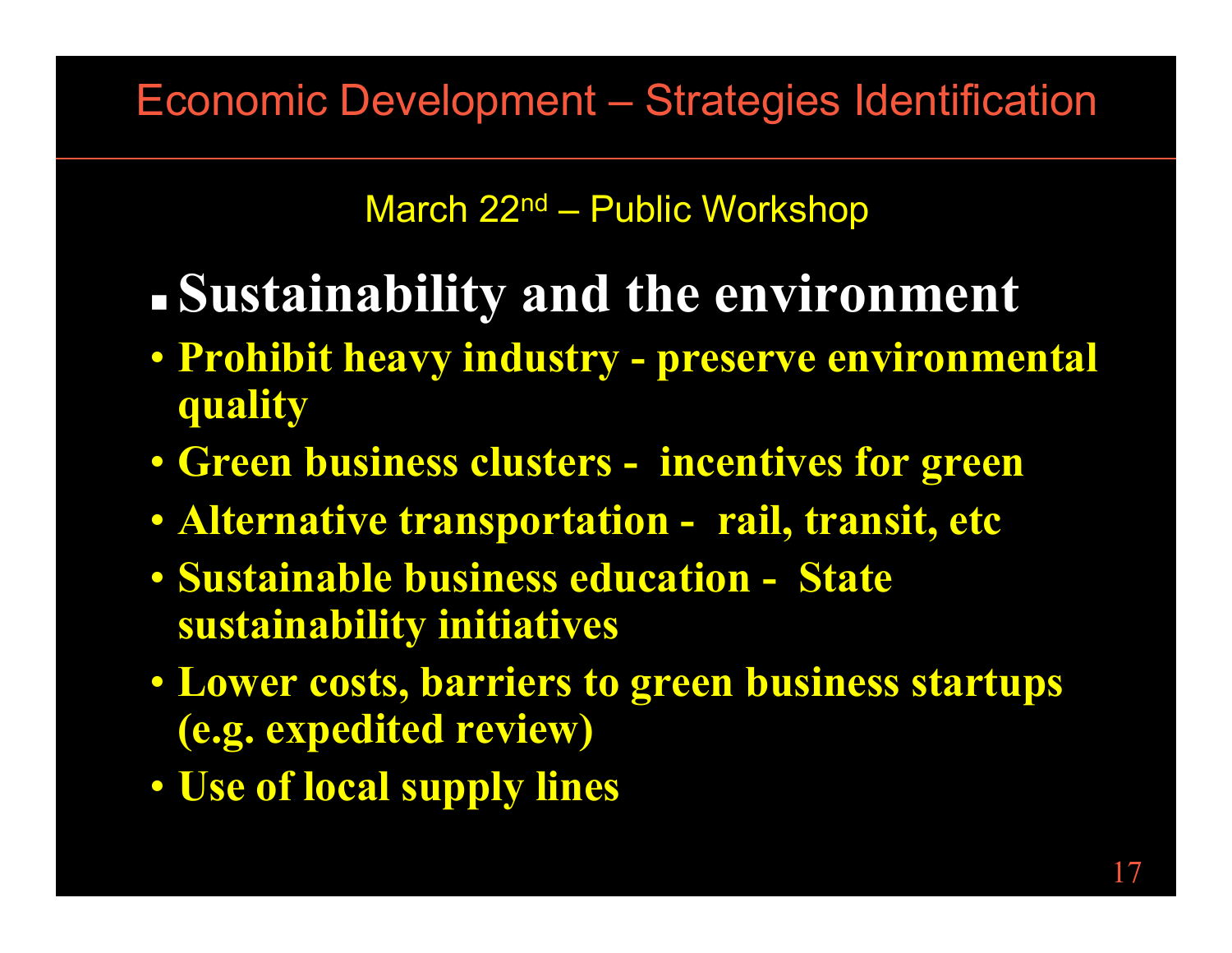#### March 22nd – Public Workshop

#### T. **Transportation**

- **Diverse transportation plan – focus on public transportation services, improving pedestrian facilities,**
- **Nodal development and density (could promote use of alternative modes of transportation)**
- **Parking downtown**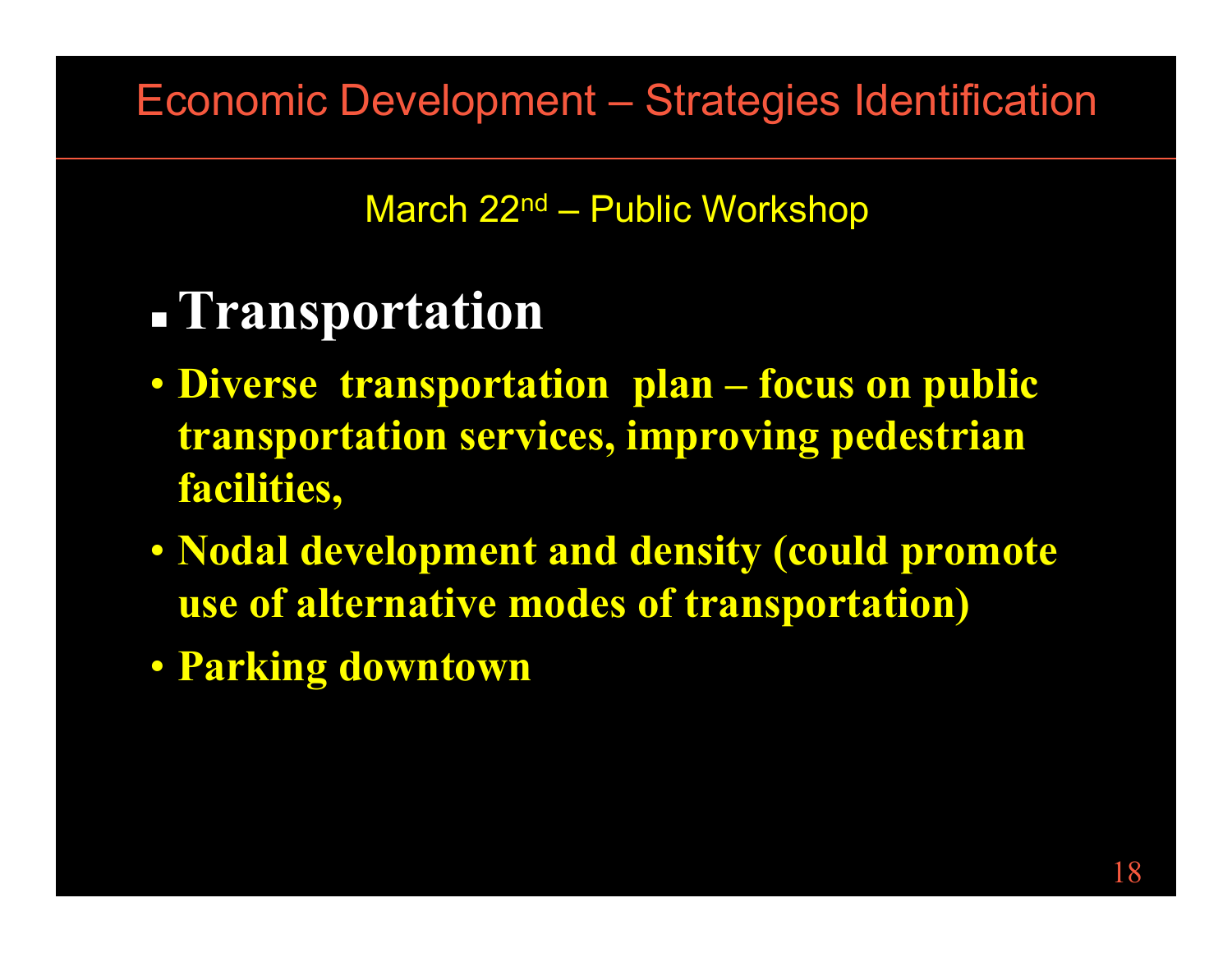#### March 22nd – Public Workshop

#### $\mathcal{L}_{\mathcal{A}}$ **Housing**

- **Land supply and expansion of the UGB**
- **Mixed-use, higher density condos and other residential**
- **Use of public land for affordable housing**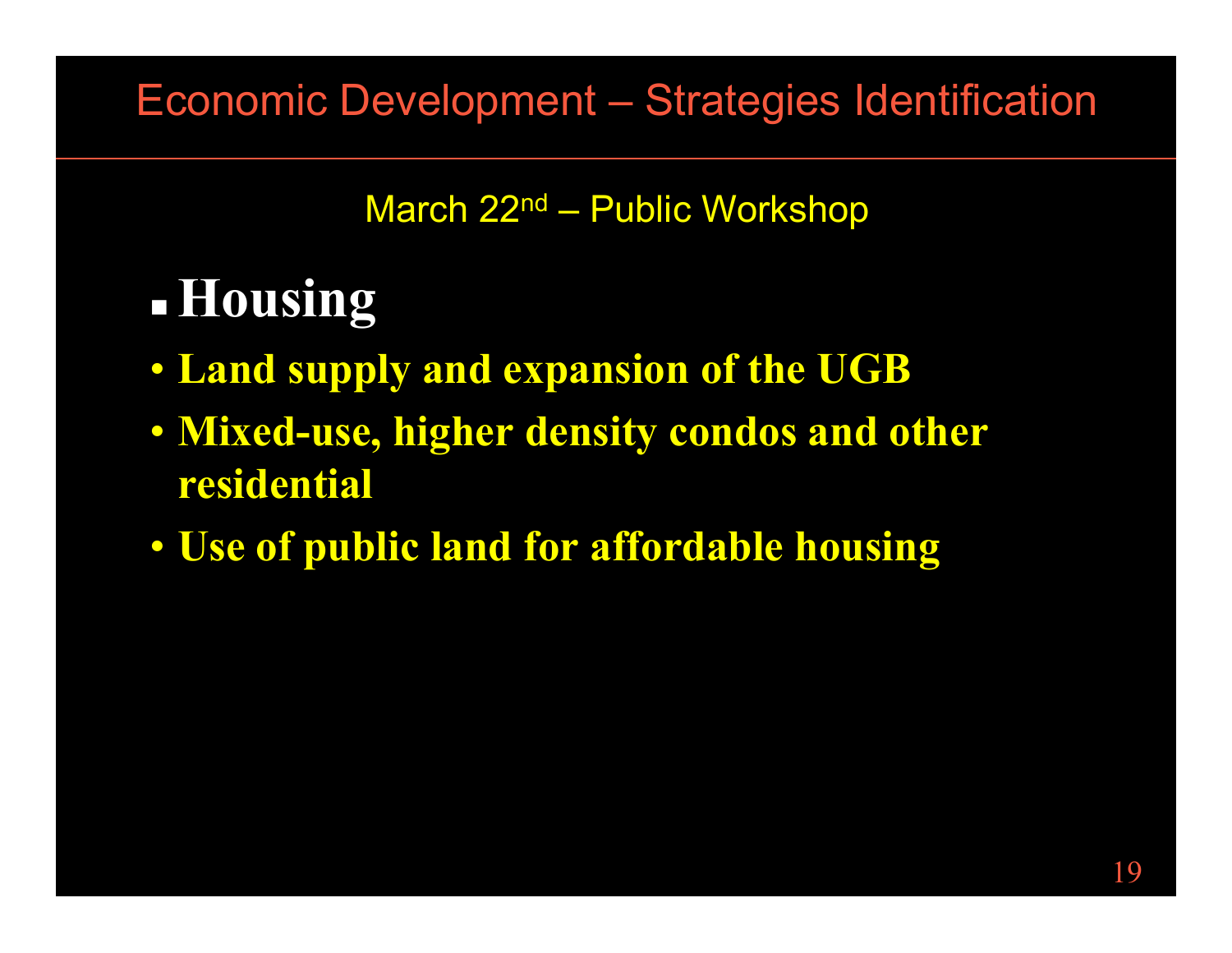- L. **Changes to Comprehensive Plan policies** and implementing ordinances
	- $\bullet$ Compare existing policies to EOA findings
	- $\bullet$ • Compare existing policies to public feedback – web survey & public workshop
	- $\bullet$ Amend existing policies and ordinances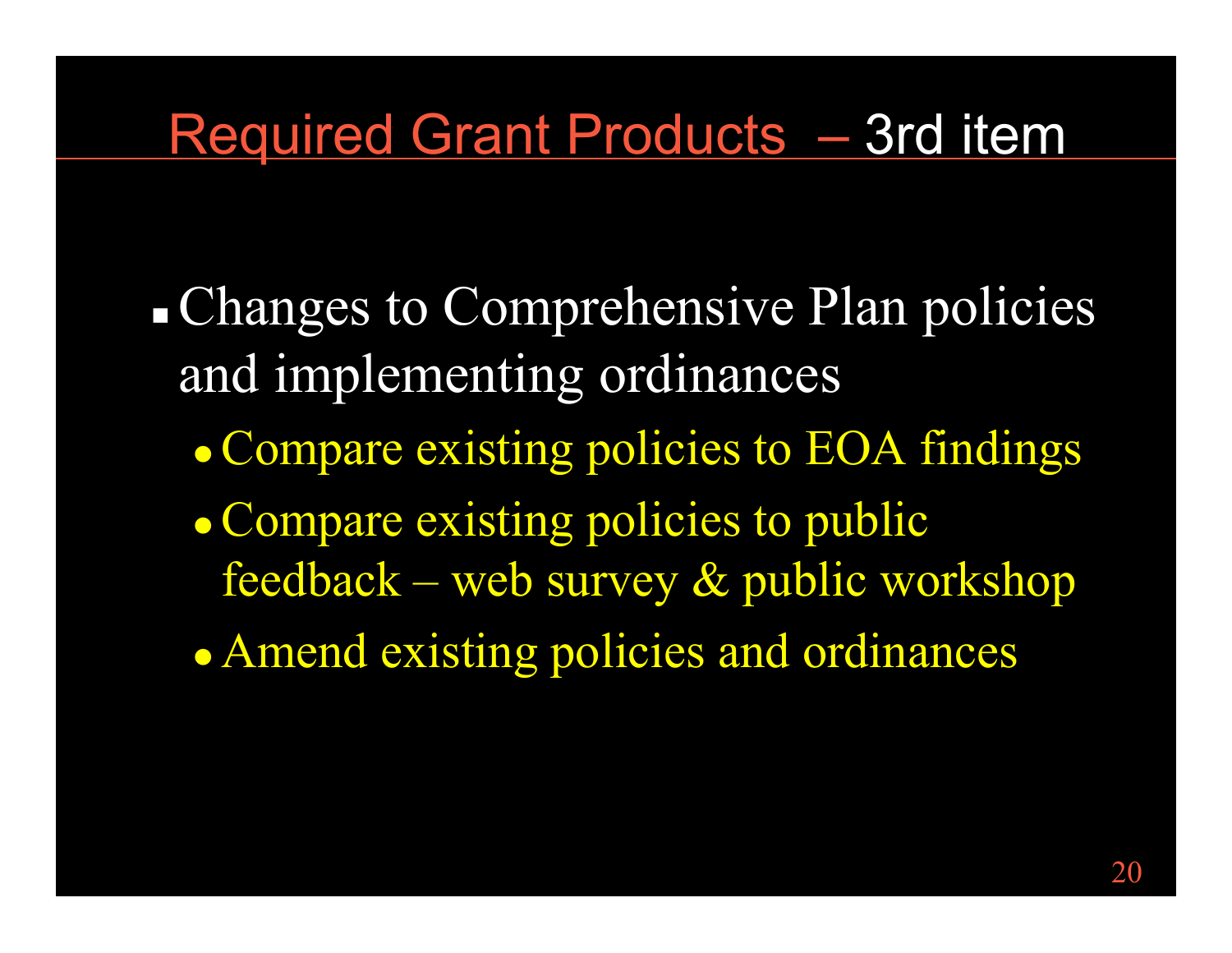Required Grant Products - 3<sup>rd</sup> item

- $\mathcal{L}_{\mathcal{A}}$  Examples – Inventory maintenance policy
	- $\bullet$  Example Policy: Maintain an adequate supply of development sites with appropriate zoning and of a sizes necessary to accommodate anticipated employment uses as well as to assist with local business retention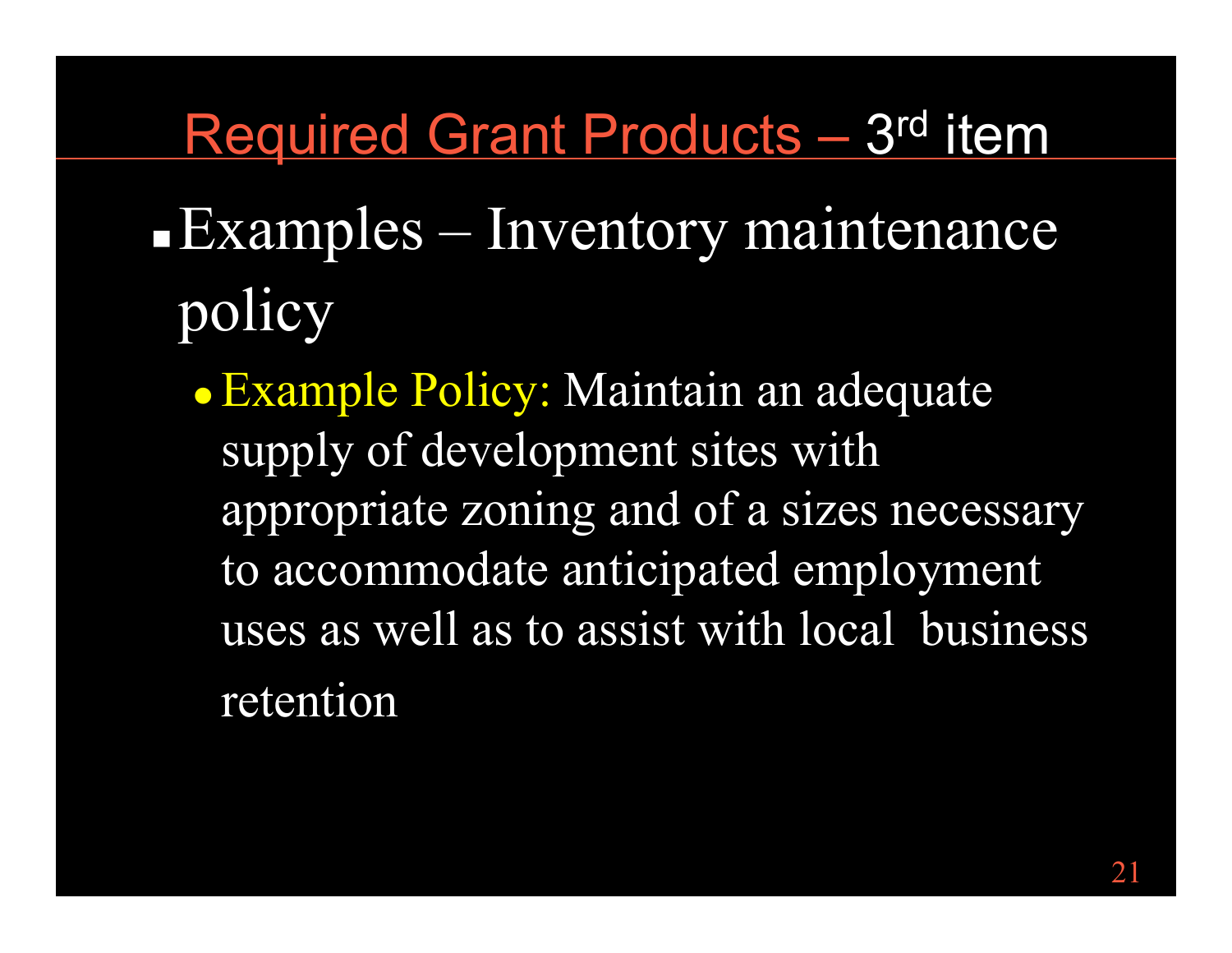Required Grant Products - 3<sup>rd</sup> item

 $\mathcal{L}_{\mathcal{A}}$  Examples – Inventory maintenance implementing ordinance

 $\bullet$  Example code amendment: One hundred percent of the ground floor area shall be designated for permitted or special permitted uses, excluding parking and residential use (applies to mixed-use zones).